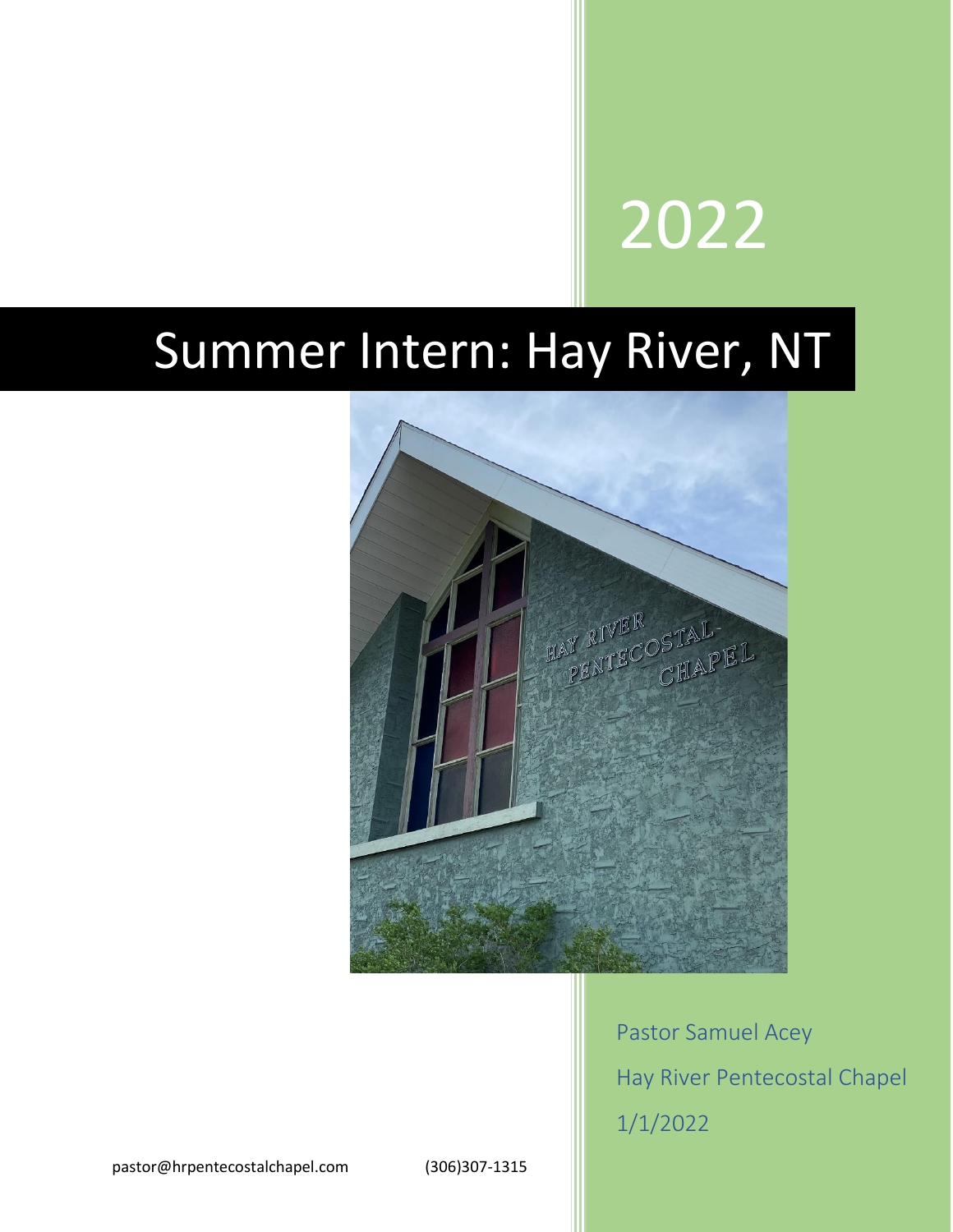### **Summer Interns: Hay River 2022**

Thank you for considering ministering alongside of us in Hay River, Northwest Territories! We are located roughly 1,100 km north of Edmonton on the edge of Great Slave Lake (the deepest lake in North America and the  $10<sup>th</sup>$  largest lake in the world) and the Hay River. You would be based out of Hay River Pentecostal Chapel in town, with the ability to partner alongside of ministry events at Dene Pentecostal Church on K'atl'odeeche First Nation (the Dene name for the Hay River reserve). You will experience what life and ministry are like in a small, northern, Indigenous community and culture.

We have applied for six (6) Canada Summer Job grants for the summer of 2022, with intern dates starting the beginning of May and ending the beginning of September. We would provide accommodations for you, and pay you \$15.20/hr. This means you could earn more than \$9,000.00 over the course of your 4 months in the North. As well as exposure to what life and ministry are like here, you would have access to our town's sandy beaches, nearby hiking trails and waterfalls, lakeside firepits, and the midnight sun.

Check out the six specific summer job opportunities as detailed below, noting that some may experience a slight cross over due to ministry flexibility.

If you are interested or have questions, please feel free to reach out to Pastor Samuel Acey at pastor@hrpentecostalchapel.com or (306)307-1315.

Application deadline is April 30, 2022.

#### **Mission Team Host**

- Be their Point Person for their time in Hay River
- Coordinate travel times and means
- Help construct and follow through on team schedule
- Make sure proper materials, venues, meals, and instructions are in place
- Communicate with Team Leader before arrival, during stay, and follow up as necessary
- Construct follow up plan with local individuals and projects for when each team leaves, as appropriate
- Report directly to Lead Pastor of Hay River Pentecostal Chapel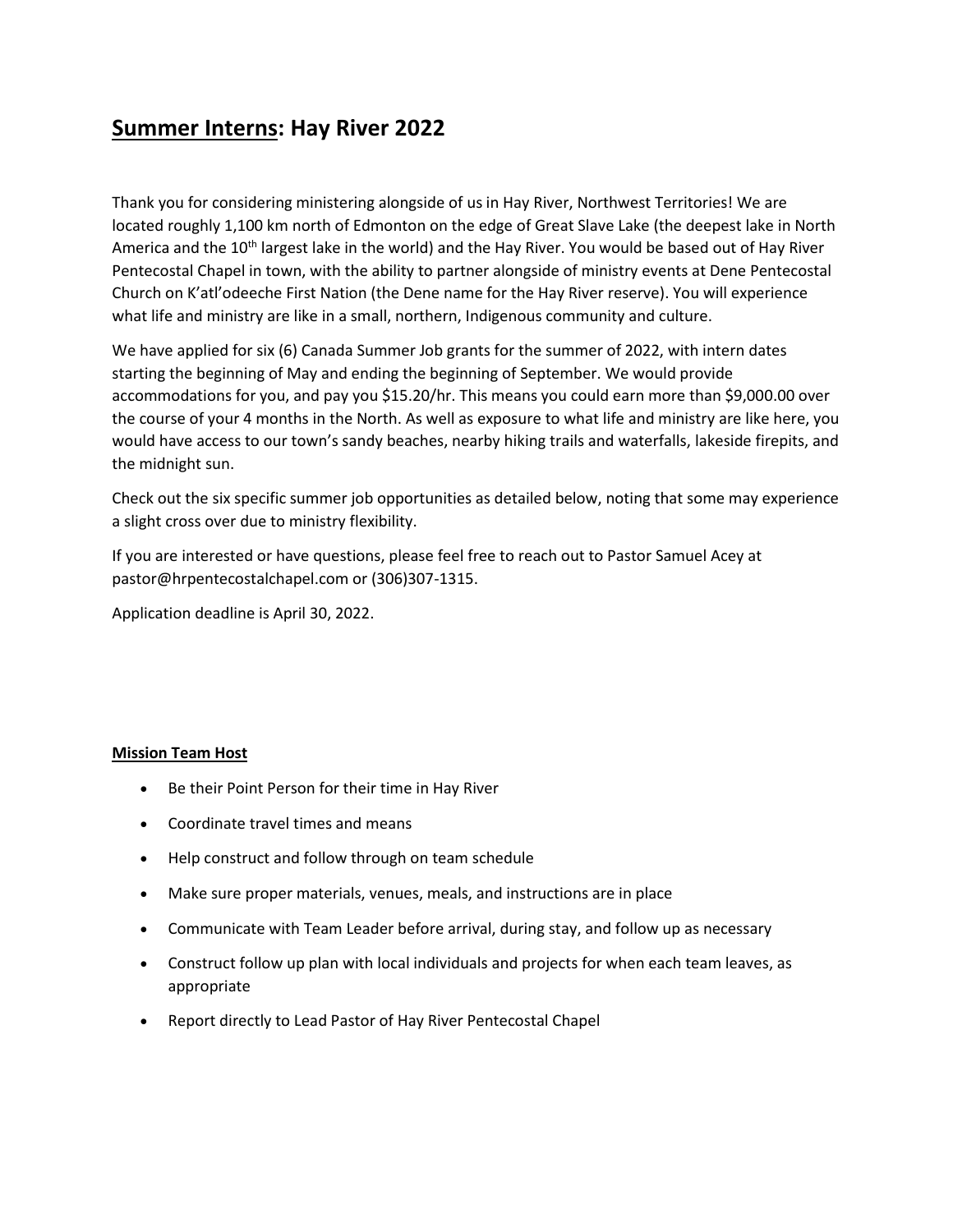#### **Administrative Assistant**

- Assist Administrator in daily, weekly, and monthly tasks
- Keep confidences as necessary, and forward information as appropriate
- Keep our church family contact information up to date by connecting with every family. Input data digitally into Planning Centre application
- Assist with church promotions within the local church, community, and elsewhere by word of mouth, physical signage, and digital advertisement
- Order and purchase office and cleaning materials, communicating with department heads on various needs
- Assist in keeping track of church building scheduling, and coordinating volunteer scheduling with department heads
- Report directly to church administrator of Hay River Pentecostal Chapel

#### **Pastoral Assistant**

- Assist in preaching and prayer ministry
- Assist in the leadership and instruction for the delivery of communion and offering
- Be able to keep confidences as necessary, and forward information as appropriate
- Keep communications with church treasurer, as necessary
- Participate in board meetings and discussions both digitally and in person
- Be involved with local ministerial, and connect with local ministry leads
- Coordinate summer events involving individuals from both our church and our community, all under the church's umbrella
- Be involved in local events, representing our church
- Report directly to Lead Pastor of Hay River Pentecostal Chapel

#### **Music Intern**

- Be involved with our Sunday worship services
- Help both the congregation and our worship team members with the integration of Planning Centre application
- Communicate with worship leaders and team members on a weekly basis
- Communicate with tech team on a weekly basis